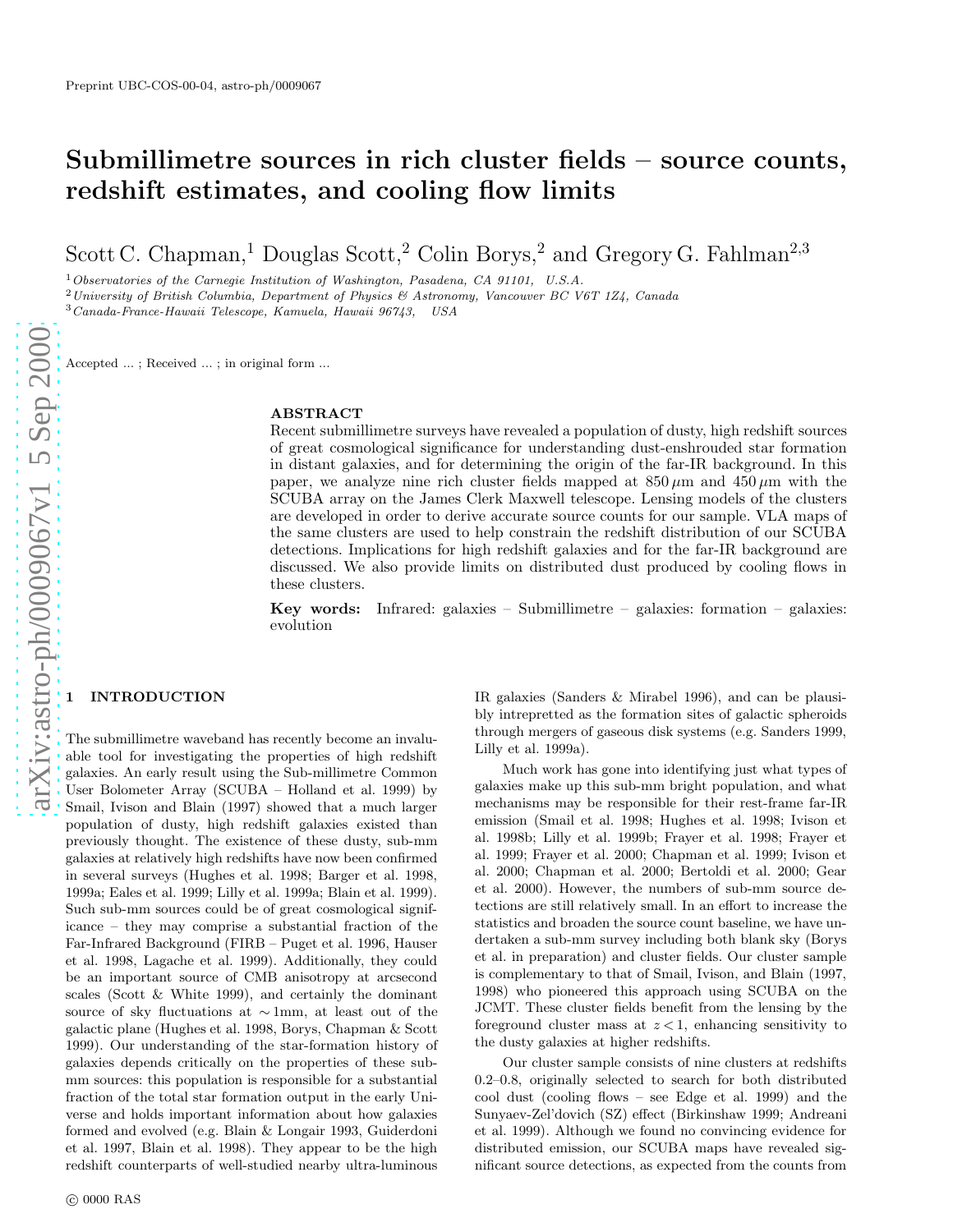# 2 S. C. Chapman et al.

other surveys (e.g. Blain et al. 1999, Barger et al. 1999b). This further demonstrates that sub-mm surveys provide an efficient means of identifying a population of dusty AGN and/or star-forming galaxies, possibly at very high redshifts. In addition, a few weak sources appear coincident with radio-bright central galaxies in the clusters, possibly associated with the strong cooling flows suggested by the xray profiles. In this paper, we describe possible sources found in the cluster fields, and present the resulting source counts. Existing VLA maps are used to place limits on the redshift distribution of the sample. We conclude by discussing the implications for high redshift galaxies and the FIRB.

## 2 OBSERVATIONS

#### 2.1 JCMT data

Nine clusters were observed with the SCUBA instrument on the James Clerk Maxwell Telescope, resulting in 17 significant source detections greater than  $3\sigma$ . During 4 observing runs throughout 1998 and 1999, we operated the 91 element Short-wave array at  $450 \,\mu m$ , and the 37 element Long-wave array at  $850 \mu m$  simultaneously, in JIGGLE mode, and additionally the single photometry pixel at  $1350 \,\mu \text{m}$  for some sources, giving half-power beam widths of 7.5, 14.7, and 21.0 arcsec respectively. Additionally,  $850/450 \mu m$  PHOTOME-TRY mode followup on 3 of the sources was performed, confirming their existence and flux densities. The central pixel of SCUBA was fixed on the source, as defined by the centroid of the ROSAT imaging (Crawford et al. 1999). For mapping, the standard 64-point jiggle pattern was employed to fully sample the 450 and  $850 \,\mu m$  arrays. The effective integration times (time spent on and off source derived from the number of 64 point integrations obtained, which excludes overheads) are presented in Table 1 for each cluster. For  $1350 \,\mu m$  photometry we used the 9-point jiggle pattern to reduce the impact of pointing errors by averaging the source signal over a slightly larger area than the beam, resulting in greater photometric accuracy. Whilst jiggling, the secondary was chopped at 7.8125 Hz with chop throws between 40 and 120 arcsec in azimuth, with smaller throws used under worse atmospheric conditions or when the projected core radius for a cluster was smaller.

Pointing was checked hourly on blazars and a sky-dip was performed to measure the atmospheric opacity directly. The RMS pointing errors were below 2 arcsec, while the average atmospheric zenith opacities at  $450 \,\mu \mathrm{m}$ ,  $850 \,\mu \mathrm{m}$  and  $1350 \,\mu m$  were fairly stable and generally quite good with  $\tau_{850}$ ranging from 0.15 to 0.36. Some short time-scale variations, presumably due to the atmosphere, caused some parts of the data-set to be noisier, and these noisiest sections were excluded.

The data were reduced using the Starlink package SURF (Scuba User Reduction Facility, Jenness et al. 1998). Spikes were first carefully rejected from the data, followed by correction for atmospheric opacity and sky subtraction using the median of all the array pixels, except for obviously bad pixels (the  $1350 \mu m$  pixel currently has no provision for subtracting sky variations using the other wavelength pixels). We then weighted each pixel by its timestream inverse variance, relative to the central pixel. Multiple scans on the same cluster field, and sky rotation, ensure that (in most cases) each point of the map is covered by many bolometers. Even with the inverse variance weighting, excessively bad pixels still appeared to degrade the map, and were therefore clipped from the data prior to rebinning into the final maps. The data were then calibrated against standard planetary or compact H ii region sources, observed during the same nights as the clusters. Uncertainties at  $850 \,\mu \mathrm{m}$  and  $1350 \,\mu \mathrm{m}$ are estimated to be around 10 per cent, while at  $450 \,\mu m$ they could be as high as 25 per cent. Note that calibration uncertainties do not affect the S/N level for our detections, only the overall flux densities reported.

# 2.2 Archive VLA data

VLA maps at 4.9 GHz in the C configuration were obtained for five clusters in our sample courtesy of A. Edge. The effective resolution in the images is 5 arcsec. More details of the reduction and analysis of similar maps are given in Edge et al. (1999a). Typical  $1\sigma$  sensitivities lie around 60  $\mu$ Jy. In addition, an archive 1.4 GHz map for Abell 2219 was obtained courtesy of F. Owen, reaching a  $1\sigma$  limit of ~39µJy per 2 arcsec beam.

For the remaining clusters, VLA data presented in Stocke et al. (1999) at 1.4 GHz in the B configuration, was used to set limits and identify counterpart positions. Typical 1.4 GHz sensitivities in these maps are  $65 \mu$ Jy RMS.

#### 3 SOURCE CATALOGUE

The  $850 \mu m$  SCUBA maps for the clusters showing significant source detections are presented in Figs. 1 and 2. Any real objects in our maps are expected to be unresolved and will typically appear as a positive point spread function with FHWM  $\sim$  15 arcsecs at 850 μm. For most of our maps, we do not expect to see negative signatures for our sources, as the individual scans coadded in the map have different chop throws and directions, diluting the effect of off-beams. We also chopped out of the field in most cases. The edges of the maps incur a rapid rise in noise level due to incomplete sampling of the sky for the outer bolometers of the SCUBA array. Eales et al. (1999) simulated the incomplete sampling at the field edge and found that any spurious sources in Monte Carlo simulations tended to appear in this region. We have therefore clipped the 14 arcsec edge regions in our maps where the noise level increases by a factor  $\gtrsim$  2 times that at the field center.

As the signal-to-noise ratio  $(S/N)$  is low for individual pixels, we use a template fitting method for source detection to achieve a maximum gain in S/N, similar to that used in Eales et al. (1999). The cluster maps are convolved with the beam map obtained by imaging Mars, and all peaks greater than  $3\sigma$  are extracted as potential sources. We checked the convolved maps carefully against the raw data to ensure that no residual bad pixels were identified as sources. We also note that there are no strong negative sources in our maps.

Sensitivity limits for deep SCUBA integrations have now been fairly well characterized (Smail et al. 1997, Hughes et al. 1998, Eales et al. 1998, Barger et al. 1999b). But at these low S/N levels, we must be careful to consider possible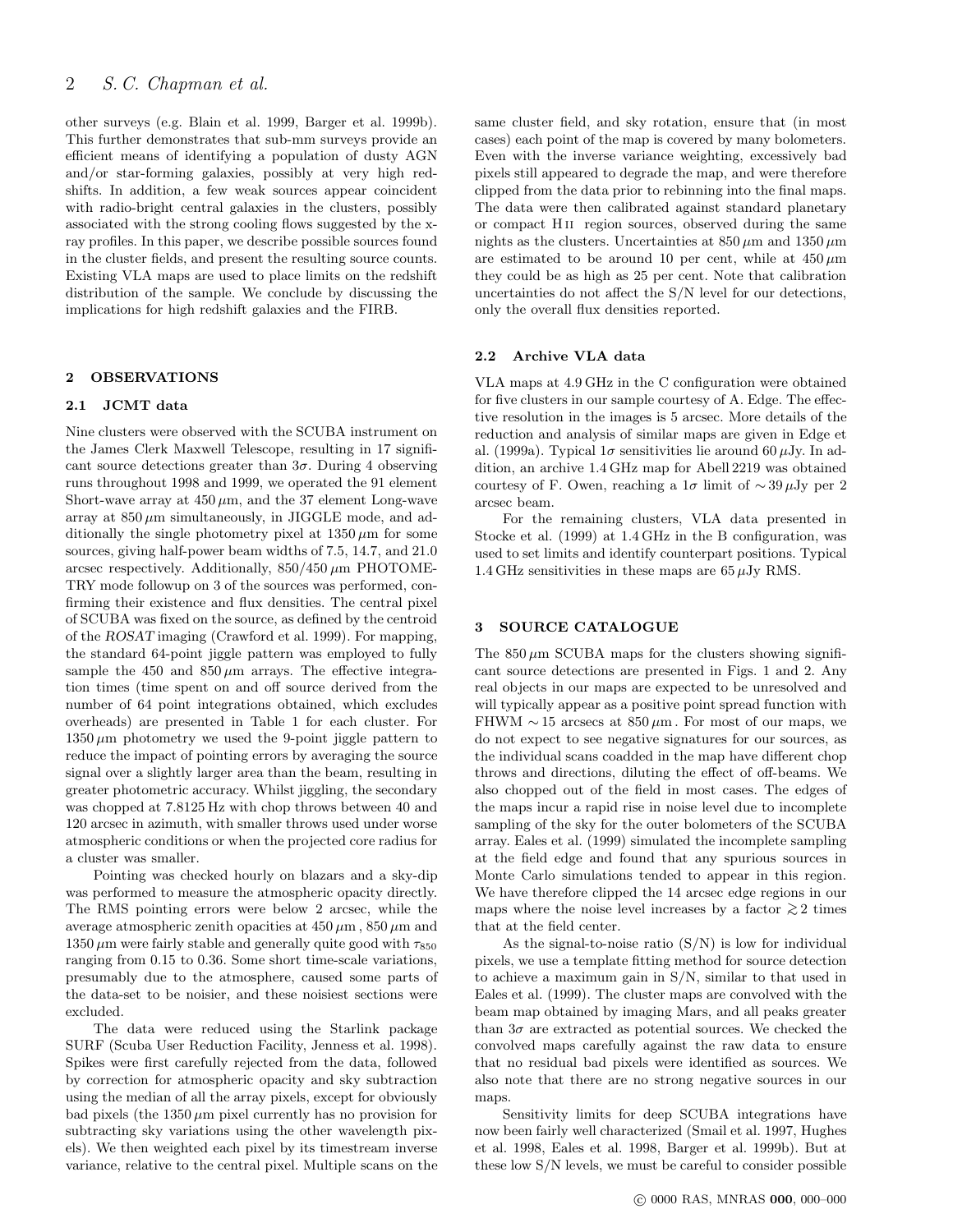

Figure 1. Cluster field images at  $850 \mu m$ , convolved with the SCUBA 14.7 arcsec beam. Dark shading is positive flux density, while lighter shading is negative. All contour levels indicate the number of sigma above the background noise estimated from the central regions of the beam-convolved images, starting at  $2\sigma$ , with intervals of  $1\sigma$ . These noise levels correspond approximately to the tabulated values (Tables 1&2), which were derived from the raw data. Top row: Cl 0016+16 (left); MS 0451-03 (right). Bottom row: Abell 520 (left); Zwicky 3146 (right).

systematic noise effects. There are currently five identified components which contribute to the overall SCUBA noise level: (i) photon noise from the sky; (ii) telescope and instrumental noise; (iii) blanked-off detector Johnson, phonon and amplifier noise; (iv) excess photon noise from the optics; (v) excess radiative load in the dewar. The noise terms add in quadrature, and the estimate for the relative contributions at the average sky emissivity for our survey ( $\langle \tau_{850} \rangle \simeq 0.2$ ) are respectively 29, 25, 17, 13, and 16 per cent (W. Holland private communication). Thus sky noise is the largest source, but does not dominate the others. Nevertheless, we expect the noise to integrate down with time. This will not be true of one additional source of noise: 'confusion noise' arising from fluctuations due to undetected sources. However, the level is essentially negligible for these observations

- Blain et al. (1998) quote a value of  $\sigma_{\text{conf}} = 0.44 \text{ mJy}$ , derived from their source counts, while we find that any reasonable extrapolation of the counts (together with the constraint of not over-producing the FIRB) leads to a variance of no more than 0.5 mJy. We can therefore safely ignore confusion noise. However, it is worth pointing out that lensing by the clusters effectively allows us to probe below the confusion limit of say  $3\sigma_{\rm conf}.$ 

With transient noise and bad pixels from scan to scan, our confidence in many of the detections is reinforced by dividing the data into two parts and seeing evidence of the sources (at the  $> 2\sigma$  level) appear in both. Multi-wavelength detections also substantially strengthen our confidence in a source. Although the  $450 \mu m$  channel is typically not sensitive enough to detect these objects, especially those lying at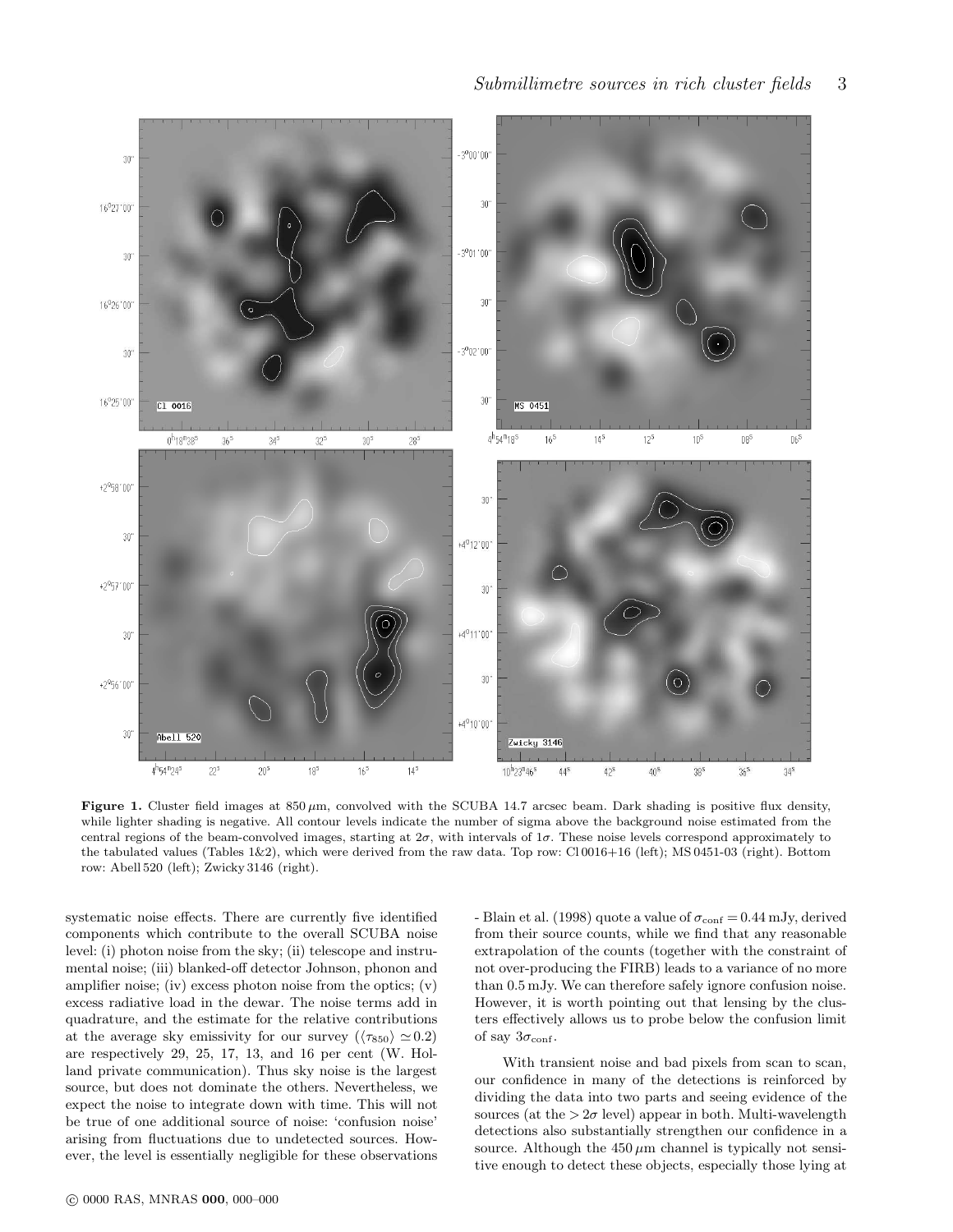

Figure 2. SCUBA maps at  $850 \mu m$  continued. Contours are the same as Fig. 1. Top row: MS 1054-03 (left); MS 1455+22 (right). Bottom row: Abell 2219 (left); Abell 2261 (right).

higher redshifts, many more of them may be observable at  $1350 \,\mu m$  with deeper photometry than we have currently obtained. Three sources have been subsequently verified through PHOTOMETRY followup observations (MS 0451- A, Abell 2261-A, and MS 1455-A). These are discussed in the individual source section (4.2).

Empirically, the localized noise levels are seen to integrate down in our maps roughly as  $t^{-1/2}$  (see also Ivison et al. 1998a). We note that in a typical  $850 \mu m$  SCUBA field of 5.2 square arcmin with ∼ 100 independent beams we expect only  $\sim 0.1$  spurious  $3\sigma$  peaks from Gaussian noise, and and  $\ll 1$  spurious  $4\sigma$  peak from our whole survey.

The completeness of a set of detections has typically been established using synthetic source recovery techniques in Monte Carlo simulations (Smail et al. 1997, Hughes et al. 1998). Our  $3\sigma$  and source catalogues corresponds approximately to the 80 per cent completeness level found in Smail et al. (1997). We estimate that our  $4\sigma$  catalogue is more than 90 per cent complete.

Our sub-mm observations of the clusters are presented in Tables 1 and 2. Table 1 lists the clusters, coordinates, and redshifts, along with total exposure time (based on the number of integrations). The last four columns present the average  $850 \mu m$  and  $450 \mu m$  sensitivities achieved after subtracting sources  $>3\sigma$  from the field, and the number of sources detected at greater than the  $3\sigma$  and  $4\sigma$  levels. Table 2 lists the properties of the detected sources, with coordinates and observed flux densities in each of the three sub-mm wavelength bands. These sub-mm detections and upper limits (upper limits are given as 95 per cent Bayesian confidence regions, assuming Gaussian errors and neglecting the negative flux region) at 1350, 850, and  $450 \,\mu m$  provide rough photometric estimates of the source redshifts (see e.g. Hughes et al. 1998). However, the addition of radio data significantly increases confidence in these photometric redshifts. The final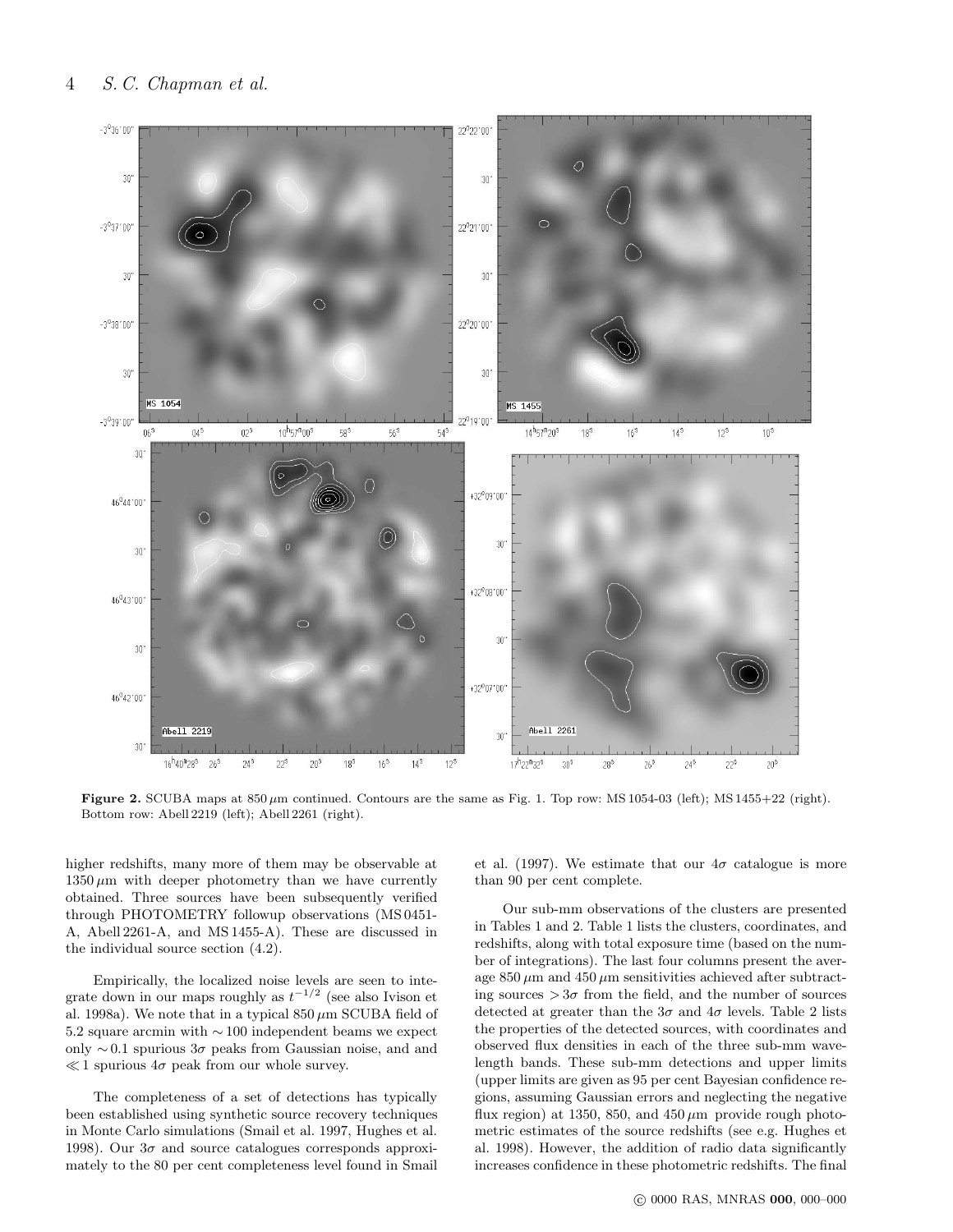two columns list the VLA radio flux limits, and estimates of the redshift from the sub-mm and radio data, as described below.

#### 4 PROPERTIES OF INDIVIDUAL SOURCES

#### 4.1 VLA radio counterparts

Radio counterparts to sub-mm sources are expected due to the synchrotron emission resulting from either an AGN or shocked gas in supernovae remnants from a starburst (e.g. Richards et al. 1999). Given the small number density of radio emitting objects, the chances of finding a 1.4 GHz VLA object of  $> 200 \mu Jy$  in our error circle by chance is much less than 1 per cent (Richards et al. 1998). By contrast, identifying optical counterparts to the SCUBA-selected galaxies is a non-trivial matter for two main reasons: 1) the beamsize at  $850 \mu m$  (the optimal wavelength for these studies) is ∼ 15 arcsec, with pointing errors for the telescope of order 2 arcsec; 2) the large, negative K-corrections (i.e. increase in flux density as the objects are redshifted) of dusty starforming galaxies at these wavelengths imply that sub-mm observations can detect such objects at  $z > 1$  in an almost distance-independent manner. Thus several candidate optical galaxies are often present within the uncertainty of the sub-mm detection, along with the possibility that the actual counterpart is at much higher redshift and undetectable with current optical imaging. In this paper we restrict our attention to radio counterparts, and defer detailed optical analysis of the sub-mm source positions to a separate paper.

Carilli & Yun (1999,  $2000 - CY$ ) recently demonstrated that crude redshift estimates for distant dusty galaxies could be obtained in the absence of an optical counterpart using the spectral index between the sub-mm  $(850 \,\mu m)$  and radio  $(1.4 \text{ GHz})$  wavebands  $(\alpha_{1.4}^{850})$ , with a mean galaxy model parameterized as  $z = 0.050 - 0.308\alpha + 12.4\alpha^2 - 23.0\alpha^3 + 14.9\alpha^4$ . The model SEDs used by CY are based largely on lower redshift observations, however they are able to successfully describe the few high-redshift galaxies which have multiwavelength radio and sub-mm observations available. Follow up studies by Blain (1999) have shown that if lower dust temperatures are adopted for the sub-mm population than are seen in the local sources used in CY's models, then the allowed redshifts are slightly lower for a given value of  $\alpha_{1.4}^{850}$ . The isolated cases which do not fall within the CY model predictions are known to have strong radio-loud AGN components. The important point is that the derived redshift provides a robust lower limit, irrespective of the nature of the emission mechanism, AGN or starburst, since an AGN contribution to the radio emission flattens the radio spectrum. The modest scatter between the models in CY suggests that the  $\alpha_{1.4}^{850}$  technique currently provides the most useful limit on the redshifts of sub-mm galaxies, in the absence of an optical counterpart.

Smail et al. (2000) recently applied the CY analysis to deep radio observations of the complete sample of SCUBAselected galaxies from their cluster lens survey (Smail et al. 1998, Ivison et al. 2000), revealing a higher redshift distribution than previously expected from optical follow-up work. Using existing VLA data for our SCUBA cluster sample, we can thus constrain the redshift distribution of our identifications.

and we use similar error circles for our analysis. Radio limits at 1.4 GHz for sources in A 520, Zw 3146, MS 1455, and A 2261, have been extrapolated from the value at 4.9 GHz, using a spectral index  $\alpha = 0.8$  (i.e.  $S \propto \nu^{-0.8}$ ) appropriate for star formation driven synchrotron emission. This provides a reasonable estimate of the source redshift using the CY relation (since a brighter radio counterpart leads to a lower redshift estimate, while an AGN component would flatten the spectrum giving rise to a higher redshift). The 1.4 GHz VLA data from Stocke et al. (1999) are used to derive limits for Cl 0016, MS 0451, and MS 1054, and an archive 1.4 GHz map of A 2219 (courtesy of F. Owen) was used to measure fluxes directly. In 5 cases, there were radio sources  $>3\sigma$ lying within the error circle of the sub-mm beam. One of these may be a central cluster galaxy and is also discussed in the following section. The 15 arcsec by 15 arcsec region surrounding the sub-mm sources are shown in Fig. 3, with the apparent radio flux densities or limits listed in Table 2.

We use the CY relation (which is consistent with dust temperature  $T<sub>d</sub> = 50 K$  to generate these lower limits to the source redshifts. We note that the actual dust temperature in the sub-mm sources may be lower, bringing down the redshifts, or of course higher, thereby raising the inferred redshift. In general the constrained quantity is  $T_d/(1+z)$ .

## 4.2 Source characteristics and evidence for cluster members

We now discuss each cluster field in detail:

# Cl 0016+16

The data for this cluster show a general positive excess at the ∼2 $\sigma$  level, with 2 peaks barely reaching the 3 $\sigma$  level in the convolved map (sources A and B). There are no 1.4 GHz VLA counterparts down to the  $200 \mu Jy$  level, although the bright 2.7 mJy radio souce from Stocke et al. (1999) lies on a clear sub-mm peak which reaches  $2.6\sigma$  significance in the convolved map. The generally positive excess could be caused by a Sunyaev-Zel'dovich increment (core radius ∼ 2 arcmin – Carlstrom et al. 1999), which is too noisy in this map to detect with any confidence. However it may have some effect on the detectability of other sources in this field. MS 0451−03

An unresolved source (B: SMMJ 04542−0301) is found to the West in this cluster, and there is north-south extended positive sub-mm emission over the x-ray centroid region, reaching  $4\sigma$  in the convolved map (A: SMMJ 04541–0302). An additional  $850 \mu m$  photometry observation centered on the elongated source reveals a detection of  $10.1 \pm 3.0$  mJy, which is consistent with the peak flux densities found along the source as well as the positional accuracy of the SCUBA map. This central source is offset by 20 arcsecs to the east from the brightest cluster galaxy (BCG), and 20 arcsecs to the west from a 1.8 mJy VLA source (Stocke et al. 1999). This detection could possibly represent cool dust associated

population and set the stage for optical/near-IR follow-up

We searched for radio counterparts around the nominal positions of the sub-mm sources based on the SCUBA astrometry. Positional errors for SCUBA sources from the literature which were clearly identified in radio and optical wavelengths (e.g. Ivison et al. 1998b, Frayer et al. 1999) were  $\sim$  6 arcsec for 4 $\sigma$  detections and  $\sim$  8 arcsec for 3 $\sigma$  detections,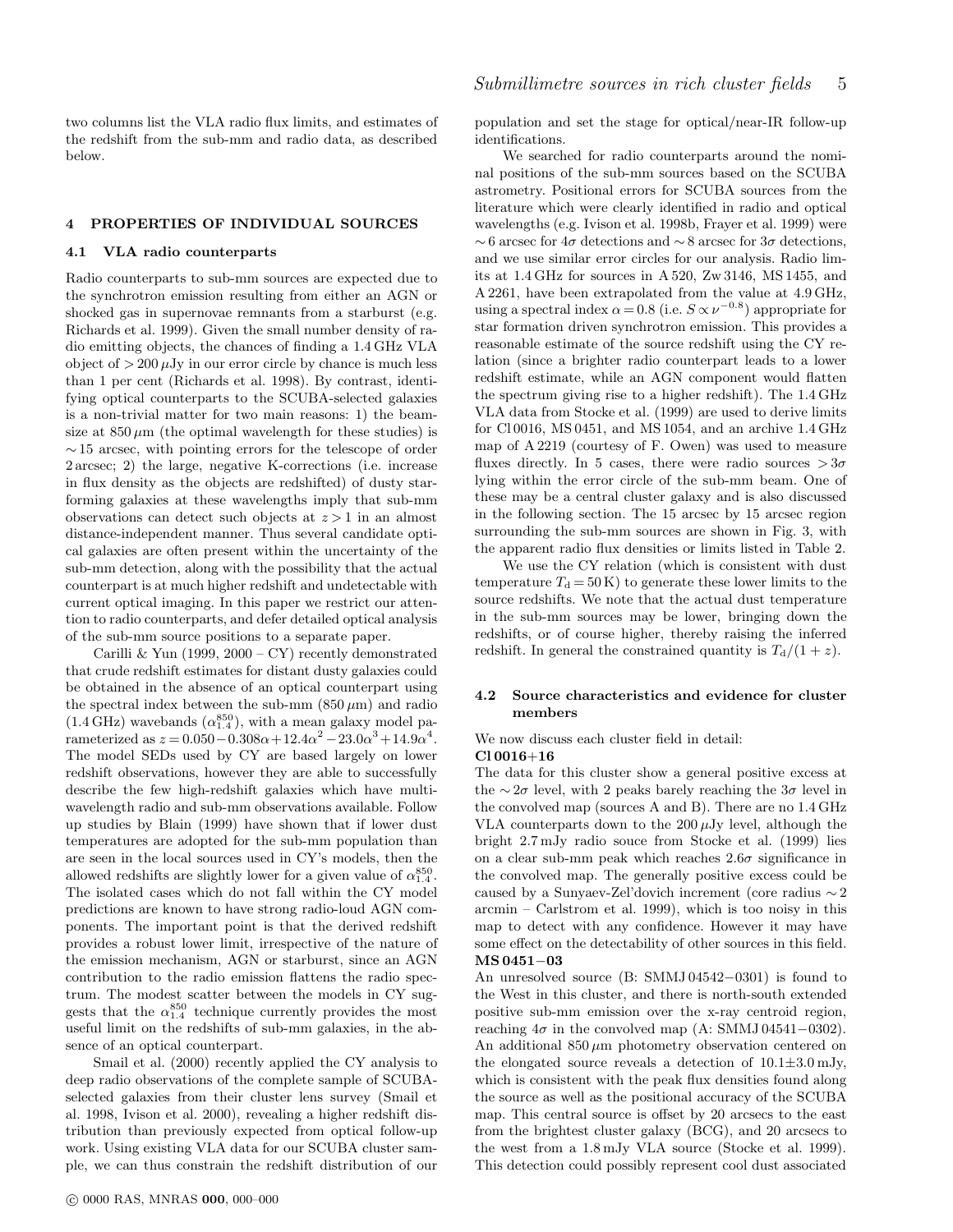| was-mm opservatons for the chargers in our stands |                     |                              |                  |                       |                                 |                                          |                |                                            |
|---------------------------------------------------|---------------------|------------------------------|------------------|-----------------------|---------------------------------|------------------------------------------|----------------|--------------------------------------------|
| Cluster                                           | $R.A.^a$<br>(J2000) | Dec. <sup>a</sup><br>(J2000) | $\boldsymbol{z}$ | Exposure time<br>(ks) | $S_{850}^{b}(1\sigma)$<br>(mJy) | $S_{450}^{\mathrm{b}}(1\sigma)$<br>(mJy) | $3\sigma$      | $N(S_{850} > S_{\text{lim}})$<br>$4\sigma$ |
| $Cl$ 0016+16                                      | 00 18 33.2          | $+162618$                    | 0.541            | 20.5                  | 3.1                             | 36                                       | $\overline{2}$ | $\Omega$                                   |
| MS 0451-03                                        | 04 54 13.4          | $-030147$                    | 0.550            | 14.1                  | 4.2                             | 181                                      | $\overline{2}$ | $\overline{2}$                             |
| Abell 520                                         | 04 54 19.0          | $+025649$                    | 0.203            | 7.7                   | 5.0                             | 66                                       | $\overline{2}$ |                                            |
| Zwicky 3146                                       | 10 23 39.6          | $+04$ 11 10                  | 0.291            | 12.8                  | 2.6                             | 25                                       | 4              |                                            |
| MS 1054-03                                        | 10 57 00.2          | $-033727$                    | 0.833            | 7.7                   | 4.3                             | 103                                      | 1              | $\Omega$                                   |
| MS 1455+22                                        | 14 57 15.1          | $+222035$                    | 0.259            | 15.4                  | 2.1                             | 22                                       | 1              |                                            |
| Abell 2163                                        | 16 15 34.1          | $-060726$                    | 0.201            | 7.7                   | 5.8                             | 44                                       | $\Omega$       | $\Omega$                                   |
| Abell 2219                                        | 16 40 20.5          | $+46$ 42 59                  | 0.228            | 15.4                  | 1.7                             | 8                                        | $\overline{4}$ |                                            |
| Abell 2261                                        | 17 22 24.1          | $+320745$                    | 0.224            | 7.7                   | 3.8                             | 105                                      | $\mathbf{1}$   |                                            |
| Total                                             |                     |                              |                  |                       |                                 |                                          | 17             | 7                                          |

Table 1 Sub-mm observations for the clusters in our sample

 $\alpha$  x-ray centre – ROSAT archive.

b Measured RMS over the central 60 arcsec of the field after subtracting a scaled SCUBA beam profile from any identified sources in the region.

| Source                         | $S_{1350\mu m}^{\mathrm{b}}$ | $S_{850\mu m}^{\mathrm{b}}$<br>(mJy) | $S_{450\mu m}^{\mathrm{b}}$<br>(mJy) | $S_{\rm 1.4\,GHz}^{\rm c}$<br>(mJy) | $z_{\rm est}^{\rm d}$<br>$(\mu Jy)$ |
|--------------------------------|------------------------------|--------------------------------------|--------------------------------------|-------------------------------------|-------------------------------------|
| C10016                         |                              |                                      |                                      |                                     |                                     |
| A SMMJ 00186+1626              |                              | $9.9 + 3.3$                          | $7 + 34$                             | < 200                               | >1.8                                |
| B SMMJ 00186+1625              |                              | $9.8 + 3.2$                          | $-4\pm 36$                           | < 200                               | >1.8                                |
| MS 0451                        |                              |                                      |                                      |                                     |                                     |
| A SMMJ 04541-0302              |                              | $16.8 + 4.2$                         | $24 \pm 181$                         | < 200                               | >2.2                                |
| B SMMJ 04542-0301 <sup>g</sup> |                              | $19.1 + 4.2$                         | $-61 + 177$                          | < 200                               | >2.3                                |
| Abell 520:                     |                              |                                      |                                      |                                     |                                     |
| A SMMJ 04543+0257              |                              | $33.0 + 5.0$                         | $-39 \pm 67$                         | < 420                               | >2.2                                |
| B SMMJ 04543+0256              |                              | $16.2 + 5.1$                         | $13 + 70$                            | < 410                               | >1.6                                |
| Zwicky 3146                    |                              |                                      |                                      |                                     |                                     |
| A SMMJ 10237+0411              | $1.7 \pm 3.9$                | $9.3 \pm 2.5$                        | $15 \pm 23$                          | $482/2722^e$                        | $1.1(0.3)^e$                        |
| B SMMJ 10237+0410              |                              | $9.2 + 2.5$                          | $-2 \pm 25$                          | 543                                 | 1.1                                 |
| C SMMJ 10237+0412              |                              | $9.4 + 2.6$                          | $6 + 27$                             | $<$ 450                             | >1.2                                |
| D SMMJ 10236+0412              |                              | $11.2 + 2.6$                         | $23 + 27$                            | 467                                 | 1.3                                 |
| MS 1054                        |                              |                                      |                                      |                                     |                                     |
| A SMMJ 10571-0337              | $15.2 + 5.4$                 | $14.8 + 4.3$                         | $12 \pm 103$                         | $<$ 200/1600                        | 2.1(0.8)                            |
| MS 1455:                       |                              |                                      |                                      |                                     |                                     |
| A SMMJ 14573+2220 <sup>g</sup> |                              | $10.1 \pm 2.2$                       | $5 + 22$                             | < 294                               | >1.5                                |
| Abell 2219                     |                              |                                      |                                      |                                     |                                     |
| A SMMJ 16403+46440             | $4.3 + 2.0$                  | $10.6 + 1.7$                         | $34 \pm 11$                          | < 220                               | >1.8                                |
| B SMMJ 16403+46437             |                              | $5.8 + 1.7$                          | $-2 \pm 8$                           | 593                                 | 0.8                                 |
| C SMMJ 16404+4643              |                              | < 5.7                                | $26 \pm 8$                           | 280/9100                            | 0.9(0.2)                            |
| D SMMJ 16404+4644              |                              | $6.3 + 2.0$                          | n/a <sup>f</sup>                     | 1270                                | 0.4                                 |
| Abell 2261                     |                              |                                      |                                      |                                     |                                     |
| A SMMJ 17223+3207 <sup>g</sup> |                              | $17.6 \pm 3.9$                       | $-56 \pm 105$                        | < 452                               | >1.6                                |

Table 2 Details of individual sources

<sup>a</sup> Positional errors for SCUBA sources with identifications at radio and optical wavelengths (e.g. Ivison et al. 1998b, Frayer et al. 1999) are ∼ 6 arcsec for 4σ detections and ∼ 8 arcsec for 3σ detections.

b Estimated flux densities with  $1\sigma$  errors. All non-detection upper limits are given as 95 per cent Bayesian confidence regions, assuming Gaussian errors and neglecting the negative flux region

 $c$  Bayesian 95 per cent limits at 1.4 GHz for sources in A 520, Zw 3146, MS 1455, A 2219, and A 2261, have been extrapolated from the value at 4.9 GHz, using a spectral index  $\alpha$  = 0.8 appropriate for star formation driven synchrotron emission. For the data from Stocke et al. (1999), only 3 $\sigma$  upper limits are given.<br><sup>d</sup> Redshift estimate using Carilli & Yun (1999) radio/far

<sup>e</sup> In cases where there is ambiguity between the central cluster galaxy and a background galaxy, the radio flux of the cluster galaxy is also listed, and the

cluster redshift is given in brackets. <sup>f</sup> This source falls at the very edge of the short wavelength array.

 $g$  These sources were verified with  $850/450 \ \mu m$  photometry. See text for details.

with a cooling flow or could be associated with the Sunyaev-Zel'dovich effect – in either case the emission would have to be very strong an isolated to a small region of the cluster. For this particular cluster, the in-field chop reveals signs of the negative beams. However, another map of this cluster, observed with a large chop for Sunyaev-Zel'dovich increment measurement (Halpern et al. in preparation) suggests that additional source structure in the central region would significantly distort a clear offbeam signature. The extended nature of this central source (also verified in our independent map) is most likely to be a blend of two or more sources. For the purposes of Table 2 we treat this as a single source. Positions and flux density estimates for such blends should be treated with some caution until higher resolution images are available.

# Abell 520

A large gradient appears to be present across the field, as evidenced by the increased positive excursions in the lower halves of both the 450 and 850  $\mu$ m images and negative excursions in the upper half. This could either be real or due to some residual atmospheric signal – we could not find a convincing way to tell from our data, although we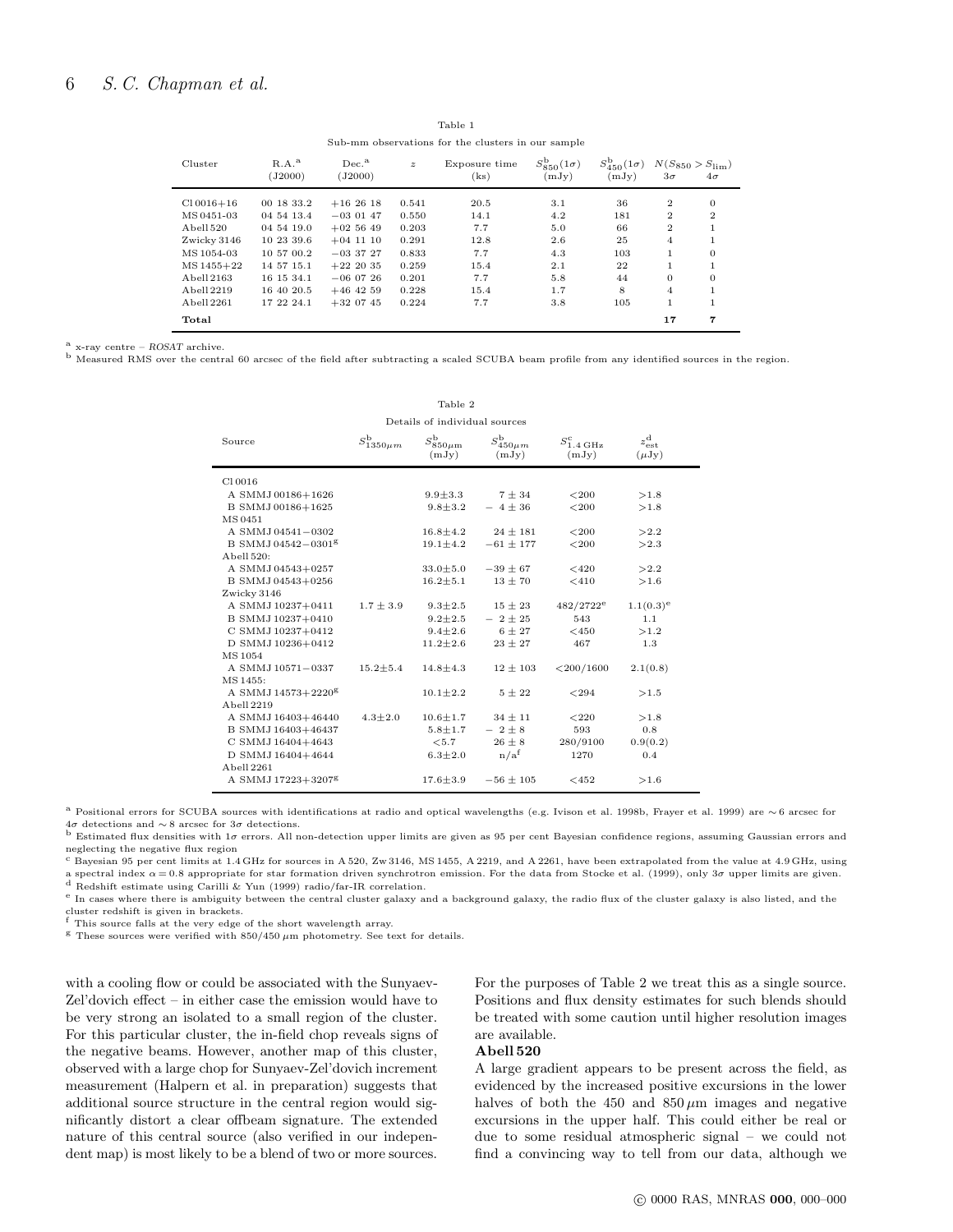

Figure 3. VLA counterparts to our sub-mm detected galaxies. We show VLA sources for cases where  $a > 3\sigma$  VLA detection is seen relatively nearby the SCUBA position. The radio contours are at 3, 5, 10, 20, 50, 100 and 200 $\sigma$  in all cases. The circles are drawn at the positions of sources (see Table 2) from our  $>3\sigma$  SCUBA source catalogue, with 10 arcsec diameter as an estimate of the positional uncertainty. The radio maps are at 4.9 GHz except for Abell 2219-C which is at 1.4 GHz. The other 12 SCUBA sources have only VLA upper limits, as listed in Table 2.

suspect the latter explanation. An apparent  $4\sigma$  source (B: SMMJ 04543+0256) lying to the south of the primary source (A: SMMJ 04543+0257), is  $\sim 3\sigma$  above the noise even once a linear gradient is fit to the plane and subtracted. The flux density presented in Table 2 for this source reflects the subtraction of this linear gradient component. There is no detection of either the BCG or the bright radio source lying to the east in the archive VLA map.

#### Zwicky 3146

The central source in Zw 3146 (A: SMMJ 10237+0411) appears to be extended east-west, and may be another blend. The VLA map reveals that the western extent of the SCUBA source is associated with the BCG, with fairly bright radio emission  $(S_{1.4 \text{ GHz}} = 0.92 \text{ mJy})$ . However, the eastern part of the SCUBA source shows no radio emission  $\left( < 210 \,\mu\text{Jy} \right)$ , and the CY analysis suggests a high redshift background source. Sources B and C in this cluster field also have weak 4.9 GHz detections in the archive VLA map.

#### MS 1054−03

The source in the MS 1054 field (A: SMMJ 10571−0337), has a  $1350/850 \mu m$  flux density ratio near unity. As thermal dust emission alone would produce a steep  $\propto \nu^{3.5}$  spectrum, this may indicate that the object has a flat-spectrum AGN radio contribution at  $1350 \,\mu \text{m}$ , and perhaps at  $850 \,\mu \text{m}$ as well. A bright VLA counterpart, offset by 15 arcsec from the sub-mm peak, has been identified by Condon et al. (1998) as a cluster AGN radio source, and the CY relationship is consistent within errors with the source lying in the cluster at  $z \sim 0.8$ . However, such a large radio/submm offset is unlikely (see for example Richards et al. 1999), and SMMJ 10571−0337 could easily be a background galaxy lensed by the cluster. Within errors, the  $1350/850 \,\mu m$  ratio is not inconsistent with a higher redshift source. This source has been verified in another SCUBA map of this cluster, although at a slightly lower flux level (P. van der Werf, private communication).

#### MS 1455+22

There is some evidence for  $850 \mu m$  SCUBA flux associated with the BCG in the raw MS 1455 maps. However, a somewhat noisy central pixel during the observations of this cluster skews the peak profiles sufficiently that our source finding routine does not identify this as a detection (the source appears at only  $2.6\sigma$  in the final convolved map). We do not include this as a source in our catalogue until it can be verified. However, the proximity of the sub-mm peak to 2 bright radio sources (Fig. 4), and a possible  $CO(1-0)$  detection for the BCG (Edge et al. in preparation) lends credence to this putative source. The bright sub-mm source to the south (A: SMMJ 14573+2220) has no VLA counterpart in the archive maps. An additional  $850 \mu m$  photometry observation centered on source-A reveals a detection of 6.8±1.8 mJy, which is consistent within the relative errors between the mapping and photometry measurements, as well as the extended nature of this source and positional uncertainties.

## Abell 2163

No sources were found in this cluster field down to a  $3\sigma$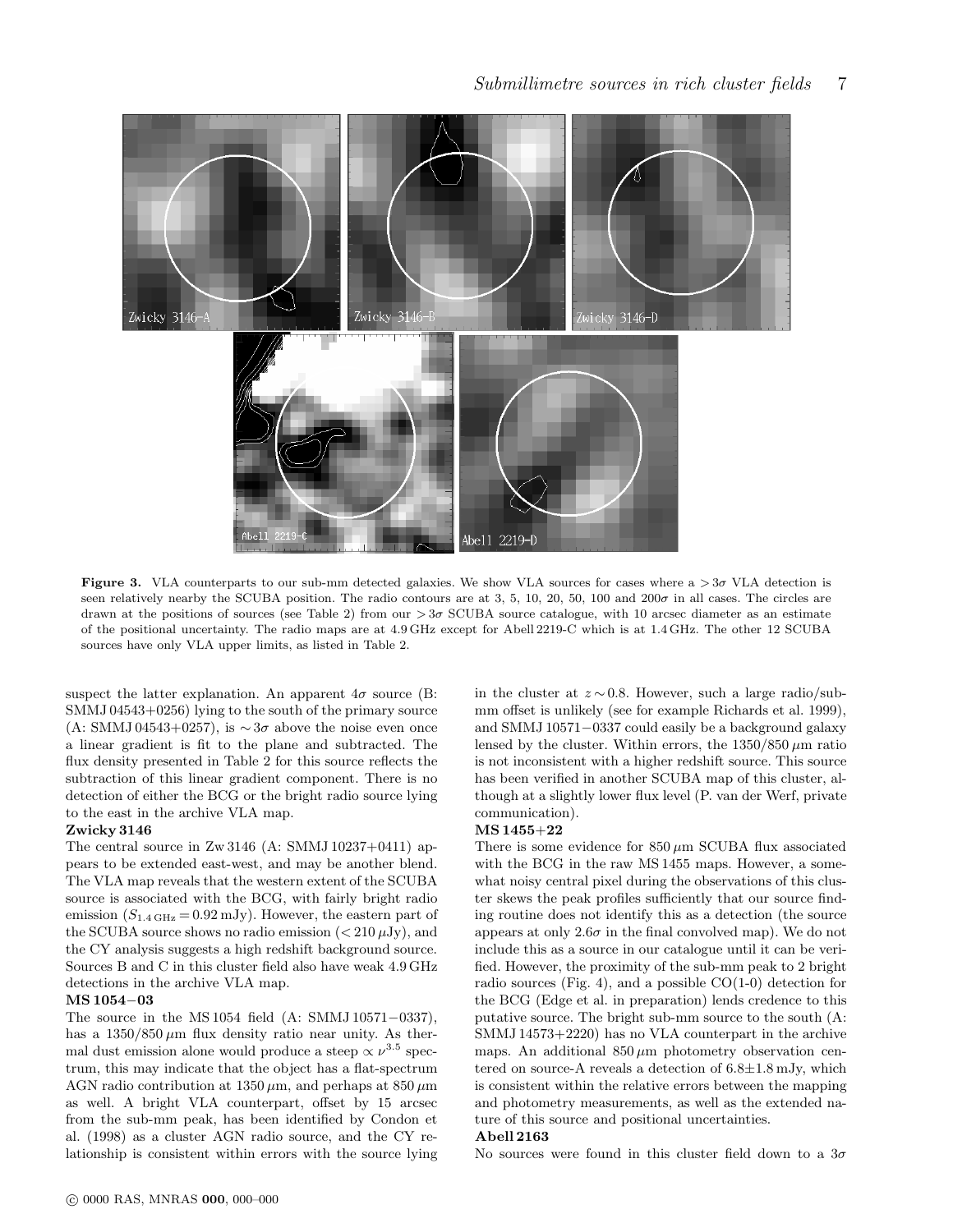sensitivity of 17 mJy (corresponding roughly to 6 mJy after correction for lensing). This cluster had the poorest sensitivity, and we include it here for completeness only.

# Abell 2219

This map has by far the lowest  $450 \,\mu m$  rms, and as a result there are, in addition to the  $850 \,\mu m$  detections, two  $450 \,\mu \text{m}$  detections at the  $3\sigma$  level. The  $1350/850 \,\mu \text{m}$  and  $450/850 \mu m$  ratios and lack of a 4.9 GHz detection for source A (SMMJ 16403+46440) are consistent with the high redshift predicted from CY. This is the only source in A 2219 that does not have at least positive flux density in the VLA archive map. The central source (C: SMMJ 16404+4643), is  $\simeq 2.2\sigma$  at 850  $\mu$ m but has a fairly clear detection at 450  $\mu$ m. It does not quite align with the central galaxy radio emission (see Fig. 4), but within errors, it is possible that the source is a cluster member. Indeed the large implied  $450/850 \,\mu m$  flux density ratio is indicative of a rather low redshift source. In the archive 1.4 GHz map, however, there is a  $5\sigma$  source lying near the SCUBA centroid, offset ∼ 7 arcsec from the BCG. Source D (SMMJ 16404+4644) lies near the edge of the frame (and off the  $450 \mu m$  frame entirely), and is only  $3\sigma$ above the local noise level. However the centroid is within 5 arcsec of an ISO  $15 \mu m$  source (Barvainis, Antonucci & Helou 1999), with which the sub-mm source may be associated.

## Abell 2261

Although the bright  $(>4\sigma)$  source to the west (A: SMMJ 17223+3207) does not correspond with any radio emission, the central  $2.5\sigma$  peak in the SCUBA map is identified with a radio source coincident with the optical BCG (Fig. 4). An additional  $850 \mu m$  photometry observation centered on source-A reveals a detection of 13.6±2.8 mJy, which is consistent within the relative errors between the mapping and photometry measurements, as well as the extended nature of this source and positional uncertainties.

## 4.3 Cooling flows and centrally concentrated dust emission

The high central densities of the x-ray gas in many luminous clusters lead to predicted cooling times shorter than the Hubble time (e.g. Fabian 1994). This cooling gas, which can not support the pressure exerted by the overlying hot gas, is expected to flow into the cluster centre. Supporting evidence for such cooling flows is now available in the form of inverted x-ray temperature profiles (e.g. Buote 1999), and x-ray emission lines show gas that has lost most of its thermal energy. The fate of this cool gas remains controversial (e.g. Braine & Dupraz 1994) as no sink has yet been clearly identified.

Observations of the central cluster galaxies in coolingflow clusters indicate that the cooling flows are not forming large numbers of stars. On the other hand, such stars could be hidden if the initial mass function is biased towards low masses, making the integrated stellar spectrum difficult to detect (e.g. Fabian, Nulsen & Canizares 1982; Mathews & Brighenti 1999). However, the emission-line nebulosity around the central galaxies in many cooling-flow clusters, seen on scales of up to 100 kpc, have emission-line ratios suggestive of large amounts of dust in the central regions – this dust could obscure any stars formed there (Hansen, Jörgensen & Nörgaard-Nielsen 1995; Allen et al. 1995). HST imaging of central cluster galaxies (e.g. for Abell 1795 – Mc-Namara et al. 1996; Pinkney et al. 1996, for Abell 2597 – Koekemoer et al. 1999) has also directly detected dust lanes in some cases. At present the total amount or temperature of this dust is difficult to estimate from the scant observational evidence. Whether the observed dust originate from the cooled gas clouds themselves or from the on-going star formation remains unknown.

SCUBA data may help here by probing emission from cool dust in or around the central galaxies in clusters. The implications of detected cool dust in the BCG of massive clusters for the interpretation of star formation in coolingflow galaxies, has been discussed in Annis & Jewitt (1993) and Edge et al. (1999) Although there are no highly significant detections of the BCGs in our sample, 3 of the clusters show a marginal positive flux density at  $850 \,\mu m$ (∼ 2.5σ) near the BCG. In Abell 2219, a 3.5σ detection at  $450 \,\mu \text{m}$   $(2.3\sigma \text{ at } 850 \,\mu \text{m})$  lies very near a radio luminous BCG (Fig. 4). In addition, the cluster MS 0451 shows an extended  $4\sigma$  detection near the x-ray centroid (Donahue 1996), although the brightest cluster galaxy is offset from this position by 23 arcsec, and the only radio source in the vicinity is offset to the other side by 20 arcsecs. Radio maps of the 4 cluster centres with possible BCG detection, along with 10 arcsec sub-mm error circles for reference, are shown in Fig. 4.

Molecular gas, traced by CO emission, might also be present in strong cooling flows (Braine et al. 1995). For  $MS 1455$ , we also obtained an upper limit on the  $CO(4-3)$ emission from the BCG, which suggests a gas-to-dust ratio of  $≤ 150$  if the SCUBA peak were actually a detection. This would be somewhat unusual for known properties of dusty BCGs (Edge et al. 1999), but a weak CO(1-0) detection for the MS 1455 BCG (A. Edge, private communication) lends support to a possible SCUBA detection.

If the SCUBA detection in MS 0451 is associated with a cooling flow, then it is fairly unusual, and may indicate a massive, but highly obscured optical counterpart is actually being built by cooling flow fallout at the true centre of the cluster potential.

We can place limits on the dust mass for the BCG for all clusters in our sample, by considering the  $850 \,\mu m$ flux density limit at the redshift of the BCG (see Edge et al. 1999), and adopting model dust parameters, for example  $T<sub>d</sub> = 40$  K, with an emissivity index of 1.5. These limits along with the position of the BCG are presented in Table 3. Corresponding CO(1-0) detections and limits, as well as broader implications for cooling flows are presented in Edge et al. (in preparation). The limits are generally much less than the total mass deposition implied by the cluster cooling flows. But our observations are restricted to emission around the BCG, and in any case the limits are model dependent. Any conclusions we draw must necessarily not be very strong. Our non-detections or relatively weak submm emission from most BCGs in a sample of nine clusters, imply that substantial effort will be required to detect other central cluster galaxies. And that if some of the mass is being deposited as cool dust, this will be hard to detect in typical central cluster galaxies with current instrumentation.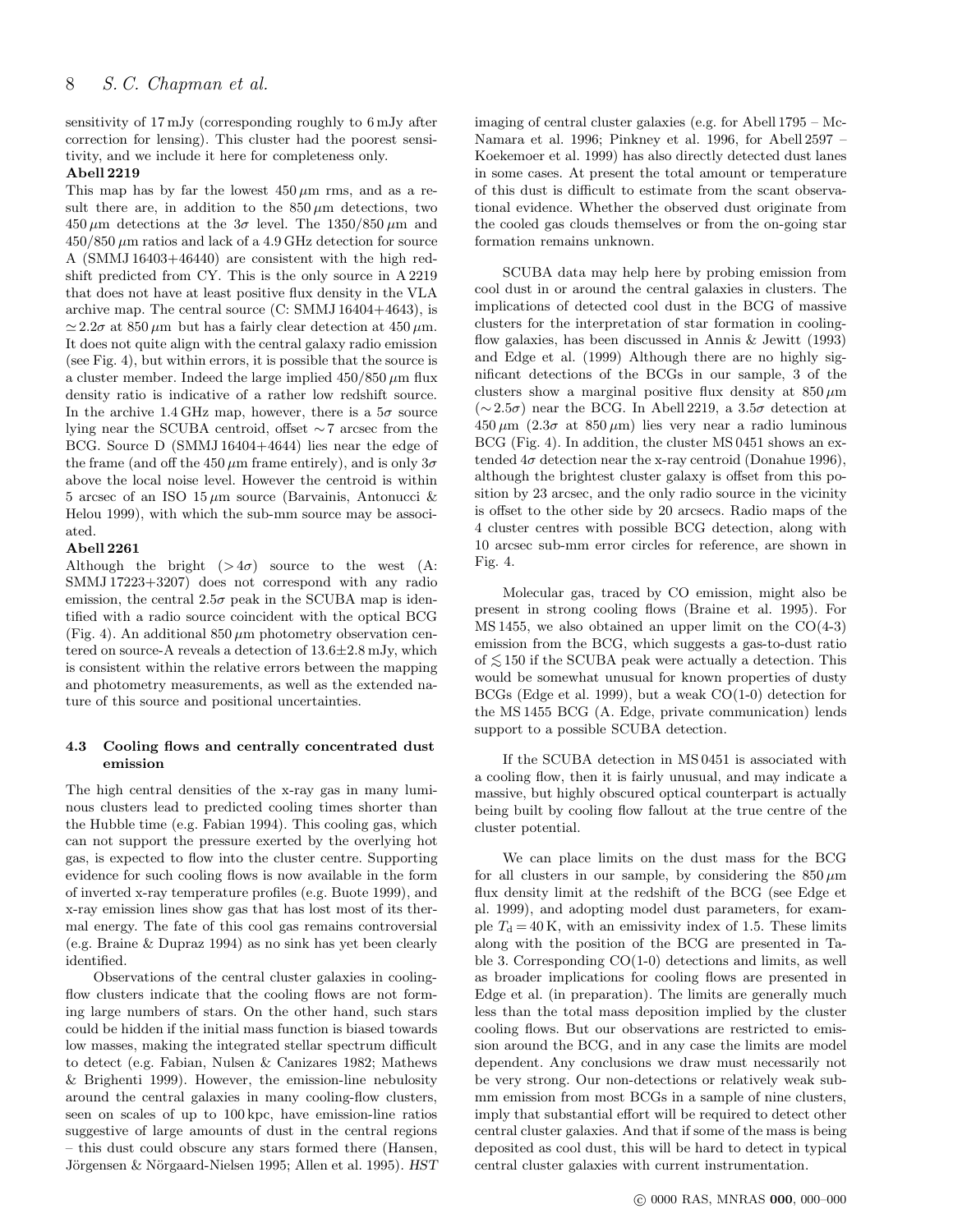

Figure 4. VLA 4.9 GHz maps surrounding the brightest cluster galaxies in Zw 3146, MS 1455, A 2261, and A 2219. The field size is 21  $\times$  21 arcsecs in all cases. Radio contours are 3, 5, 10, 20, 50 and 100 times the RMS of the VLA map region. A 10 arcsec diameter error circle is overlaid to indicate the SCUBA beam position, for these marginal 2–3σ 850 μm detections.

Limits on dust mass for central cooling flows.

| Cluster        | $R.A.^a$<br>(J2000) | Dec. <sup>a</sup><br>(J2000) | $S_{850}^{\rm b}$<br>(mJy) | $S_{450}^{\rm b}$<br>(mJy) | Dust mass <sup>c</sup><br>$h_{50}^{-2}M_{\odot}$ | $M_{\odot}/yr^d$ |
|----------------|---------------------|------------------------------|----------------------------|----------------------------|--------------------------------------------------|------------------|
| $CL 0016 + 16$ | 00 18 33.2          | $+162618$                    | < 6.1                      | < 66                       | $< 4.2 \times 10^{8}$                            | n/a              |
| MS 0451-03     | 04 54 13.4          | $-030147$                    | $19.1 + 4.2$               | < 354                      | $1.3 \times 10^{9}$                              | n/a              |
| Abell 520      | 04 54 19.0          | $+025649$                    | < 10.0                     | < 116                      | $< 2.5 \times 10^8$                              | < 85             |
| Zwicky 3146    | 10 23 39.6          | $+04$ 11 10                  | $6.6 + 2.6$                | < 48                       | $2.4 \times 10^{8}$                              | 1358             |
| MS 1054-03     | 10 56 06.2          | $-0.3, 3.7, 2.7$             | < 8.4                      | < 203                      | $< 8.5 \times 10^8$                              | n/a              |
| MS 1455+22     | 14 57 15.1          | $+22$ 20 35                  | $5.3 + 2.1$                | < 42                       | $1.5 \times 10^{8}$                              | 1227             |
| Abell 2163     | 16 15 34.1          | $-060726$                    | < 11.3                     | < 86                       | $< 3.1 \times 10^8$                              | < 90             |
| Abell 2219     | 16 40 20.5          | $+46$ 42 59                  | $3.6 + 1.7$                | $26 + 8$                   | $9.0 \times 10^{7}$                              | $<$ 485          |
| Abell 2261     | 17 22 24.1          | $+32$ 07 45                  | $9.5 + 3.8$                | < 205                      | $1.8 \times 10^8$                                | 680              |

<sup>a</sup> BCG position.

<sup>b</sup> Where no positive value  $> 2.0\sigma$  is detected, we quote Bayesian 95 per cent upper limits.

<sup>c</sup> Assuming  $T_d = 40$  K and  $\beta = 1.5$ , with  $h_{50} = H_0/100$  km s<sup>-1</sup>Mpc<sup>-1</sup>.

<sup>d</sup> Mass deposition values from Allen (2000). The three high-z clusters do not have the x-ray spatial resolution for accurate deprojection (Donahue et al. 1999)

# 5 SOURCE COUNTS

Source count models for rich cluster fields in the sub-mm have been studied in detail by Blain (1997) and Blain et al. (1999), with observational constraints presented in Smail et al. (1997) and Ivison et al. (2000). For unmagnified blank fields, the sub-mm galaxy counts can be derived by simply

dividing the number of detected sources by the surveyed area, although the effects of clustering may have to be considered in small fields (Scott & White 1999). The situation is more complicated in the case of lensing due to a massive cluster, since the source plane is both distorted and magnified at a level dictated by the source redshift and position.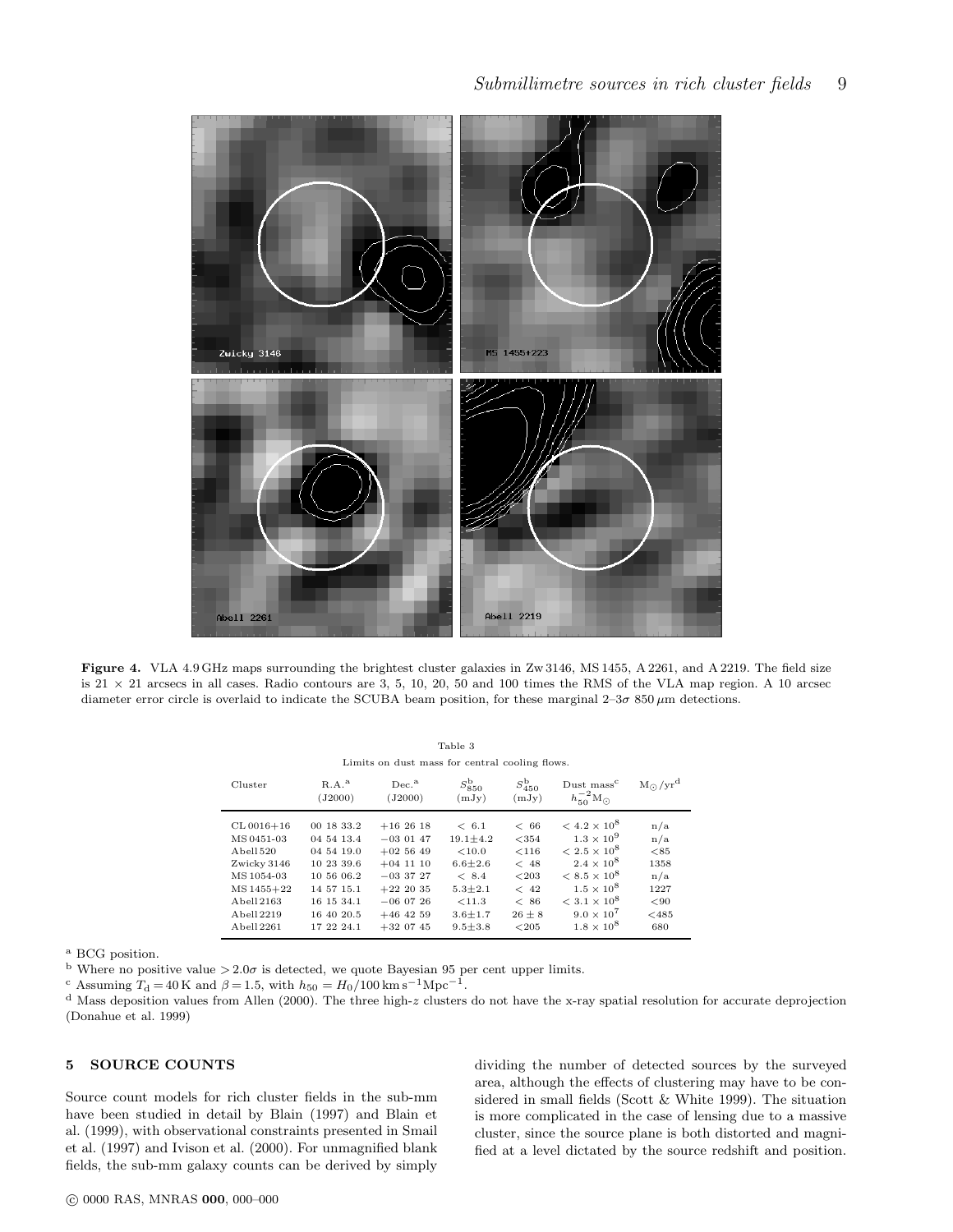Thus in the image plane, various regions are observed to different depths. Although our clusters were not chosen to provide the largest lensing amplification, the models of Blain (1997, figure 4) show that our cluster redshifts are essentially optimal for maximum amplification, with the exception of MS 1054 which has slightly too high a redshift, but still incurs a reasonably large lensing amplification.

We model the amplification for each source and the effective depth of the source plane area observed using an elliptical potential model of each cluster (Korman et al. 1994, Newbury 1997). Parameters for the models are derived from both our own imaging data and from the best current information available in the literature. The lensing inversion is based on the prescription of Korman et al. (1994) and Newbury & Fahlman (1999), allowing a calculation of the lensing amplification and distortion as a function of position in the image plane. Table 4 presents the parameters for each cluster along with an estimate for the lensing amplification at each source position. Columns list the cluster name, redshift, cluster velocity dispersion, angular distance and position angle from North of each source relative to the x-ray centroid, and resulting lens amplification. The final column lists the reference for the cluster parameters. All distances assume a flat  $\Lambda$ -dominated cosmology with  $\Omega_M = 0.3$ .

The essential parameters of the model are the redshift of the cluster and the 1-D (line-of-sight) velocity dispersion  $(\sigma_V)$ , the latter being essential for setting the mass scale. These two quantities set the length scale in the image plane. Larger cluster redshifts reduce the effective magnification, while larger cluster velocity dispersions (cluster mass) increase the magnification. Although more detailed mass models can in principle be constructed using the radial velocities of the individual cluster members (see Blain et al. 1999a), the errors in the source counts are of order 30 per cent, and our results would be very little affected by the use of such cluster mass models.

There is still an ambiguity associated with the unknown background source redshift. However, the models can be used to constrain the range of possible magnifications. For sources at reasonably large redshift  $(z > 1$  say), we find that the cumulative source counts depend fairly weakly on the actual source redshift (less than 30 per cent scatter) in agreement with Blain et al. (1999a). If all sources are assumed to lie at  $z > 2$ , the scatter reduces further. We assume for simplicity that all sources lie at  $z=2$ . Based on our CY radio analysis of the source redshifts, this is a reasonable assumption, although some sources may in fact lie at somewhat lower redshifts, especially if their dust temperatures are colder than 50 K.

The cluster ellipticity  $(E)$  is chosen based on an outer contour for the central galaxy, if one exists. In the absence of this BCG contour, we assume circular symmetry. The ellipticity is important only in the case of sources near the cluster centre such as in  $Z_{\rm W}$  3146. The core radius  $(R_{\rm core})$  of the cluster is a model-dependent parameter – the core radius of the x-ray gas being temperature dependent. However for clusters with lensed arcs in their image, it is possible to estimate the core radius directly. Again, the magnification is particularly sensitive to this number only near the cluster centre, as it sets the location of the critical lines with very large magnification. The ellipticity and core radius are quasiindependent parameters of the models. For modest values of



Figure 5. Amplification vs area in the source plane for the 8 clusters in our sample with detected sources.

the ellipticity, this parameter plays a very small role, especially in view of all the other uncertainties involved.

Lensing increases the brightness of sources and also magnifies the area – so we reach to fainter effective flux limits, but over a smaller effective solid angle. Fig. 5 shows the resulting magnification vs source plane area for each cluster. Our complete survey area in the source plane is in fact only  $\sim$  19 arcmin<sup>2</sup>, from a total surveyed SCUBA field area of  $\sim$ 47 arcmin<sup>2</sup>. We estimate that the uncertainties in cluster parameters  $(\sigma_V, R_{\text{core}}, E)$  to the lensing model contribute  $\sim$  25 per cent error, a little larger than the errors in calibrating SCUBA maps, but less than the Poisson error in the source counts themselves.

#### 6 RESULTS

With the lensing factored in, our effective noise level in the central regions of the cluster fields decreases sharply, as displayed in Fig. 6. From these relations of sensitivity as a function of cluster area, we can calculate the effective area surveyed to a given depth. Fig. 7 shows the integral source counts from our survey including all sources detected at  $>3\sigma$  (solid circles, binned). We plot the counts from the Smail, Ivison, Blain (1997) lensing survey presented in Blain et al. (1999c, crosses), as well as a fit to the combined blank field sub-mm counts (Hughes et al. 1998, Barger et al. 1999b, Eales et al. 1999) constrained at faint fluxes to not overproduce the far-IR background (dotted line). When we restrict ourselves to the  $> 4\sigma$  sub-set which contains no obvious cluster members there is no dramatic change in the counts (open circles in Fig. 7). We fit these  $4\sigma$  counts with a simple power law  $N(>S) = N_0(S/S_0)^{-\gamma}$ , with  $S_0 = 1$  mJy, and find  $\gamma \approx 1.73$ , and  $N_0 \approx 11200$ . These are close to the blank field values of  $\gamma = 2.2$ , and  $N_0 = 13600$ . A direct comparison with other published sub-mm source counts thus reveals a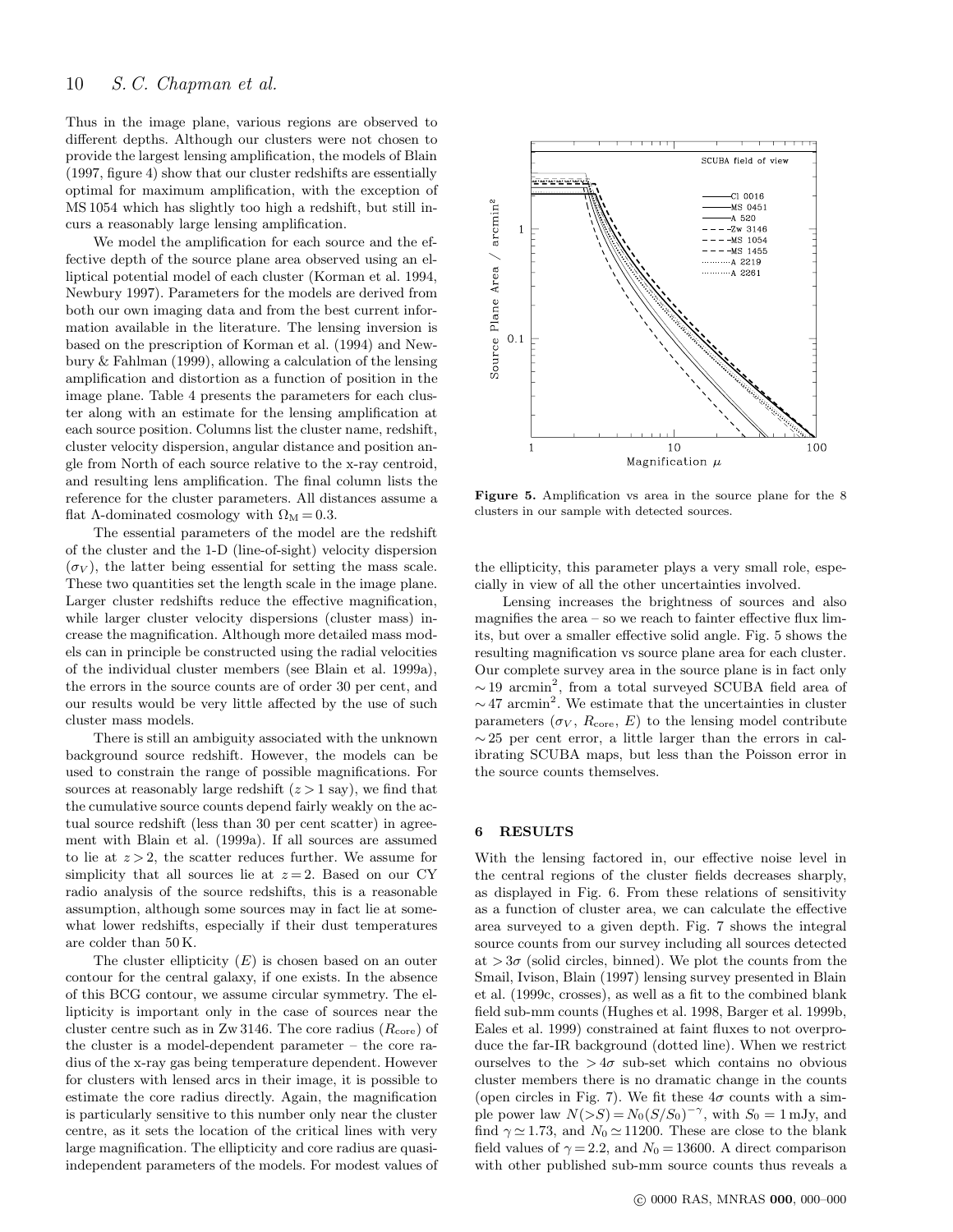| Cluster                        | $\mathbf{z}$   | $\sigma_V$ (km s <sup>-1</sup> ) | $\Delta\theta_{\rm source}$ (PA) <sup>a</sup> | Lens amplification   | Cluster reference                       |
|--------------------------------|----------------|----------------------------------|-----------------------------------------------|----------------------|-----------------------------------------|
| $Cl$ 0016+16<br>$MS 0451 - 03$ | 0.541<br>0.550 | 1243<br>1353                     | 44(138), 62(171)<br>65(130), 25(46)           | 3.0, 2.6<br>2.6, 4.5 | Ellingson et al. 1998<br>Donahue (1996) |
| Abell 520                      | 0.203          | 927                              | $61(104)$ , $74(138)$                         | 3.4, 3.1             | Gioia & Luppino $(1994)$                |
| Zwicky 3146                    | 0.291          | 1310                             | $31(117), 62(179), 69(-33), 78(-136)$         | 6.8, 3.7, 3.5, 3.2   | Ebeling et al. (1996)                   |
| $MS1054 - 03$                  | 0.833          | 1170                             | 63(70)                                        | 2.6                  | Donahue et al. (1998)                   |
| MS 1455+22                     | 0.259          | 1168                             | 58(162.5)                                     | 2.8                  | Stocke et al. (1991)                    |
| Abell 2163                     | 0.201          | 1231                             | n/a                                           | n/a                  | Gioia & Luppino $(1994)$                |
| Abell 2219                     | 0.228          | 1000                             | $66(17), 45(157), 15(178), 41(-93)$           | 3.6, 3.2, 7.5, 3.0   | Smail et al. (1996)                     |
| Abell 2261                     | 0.224          | 1102                             | $72(-124)$                                    | 3.3                  | Ebeling et al. (1996)                   |

Table 4 Lensing parameters for clusters

<sup>a</sup> Distance and position angle of the sources (listed in Table 2) from the x-ray centre.



Figure 6. Area vs sensitivity for the 8 clusters in our sample with detected sources. Line types are the same as in Fig. 5.

good agreement between results, including gravitationally lensed and blank field counts. SCUBA preferentially selects galaxies with  $z \gtrsim 1$ , due to the spectral shape at these wavelengths. Therefore we expect few detections in the clusters themselves, however, this may be the source of some of the small discrepancy between the various surveys.

A positive magnification from the cluster lensing means that we are seeing fainter galaxies, and hence an increase in the surface density of galaxies. However, this is offset by the loss in area due to field distortion. If the source count power-law index were too shallow, this would result in a less efficient survey compared to a blank field survey with equivalent integration time. However, our results show a net positive bias, so that we are detecting more sources per unit time and at unlensed flux densities below what would be possible in blank field searches, in line with what was found earlier by Smail et al. (1997).

Using the amplification due to the foreground cluster, lensed surveys also suffer less from confusion noise (e.g. Blain et al. 1998). The large beamsize of SCUBA implies a con-



Figure 7. The integral source counts (number of objects brighter than flux density  $S$  as a function of  $S$ . We plot our total counts of  $>3\sigma$  detections (solid circles, binned), and our sub-sample excluding possible cluster members and detections less than  $4\sigma$  significance (open circles, individual sources). The corrected counts from Blain et al. (1999c) are plotted with crosses. The dotted line depicts a fit to the combined blank field sub-mm counts (Hughes et al. 1998, Barger et al. 1999b, Eales et al. 1999) constrained at faint fluxes to not overproduce the far-IR background. The error bars shown for our complete sample points are  $\pm 1\sigma$  (68 per cent Bayesian confidence region) errors based on Poisson statistics.

fusion limit at  $\sim 1.5 \,\mathrm{mJy}$ , while we have detected 4 possible sources fainter than 2 mJy.

## 7 DISCUSSION

Estimates of the redshift distribution for the SCUBAselected sources remain in dispute (Hughes et al. 1998; Barger et al. 1999a; Lilly et al. 1999a). Hughes et al. (1998) concluded that the bulk of the population is at  $z \sim 2-$ 4, based on photometric redshift limits for the probable counterparts of five sub-mm sources in the Hubble Deep Field (c.f. Richards 1999; Downes et al. 1999). Barger et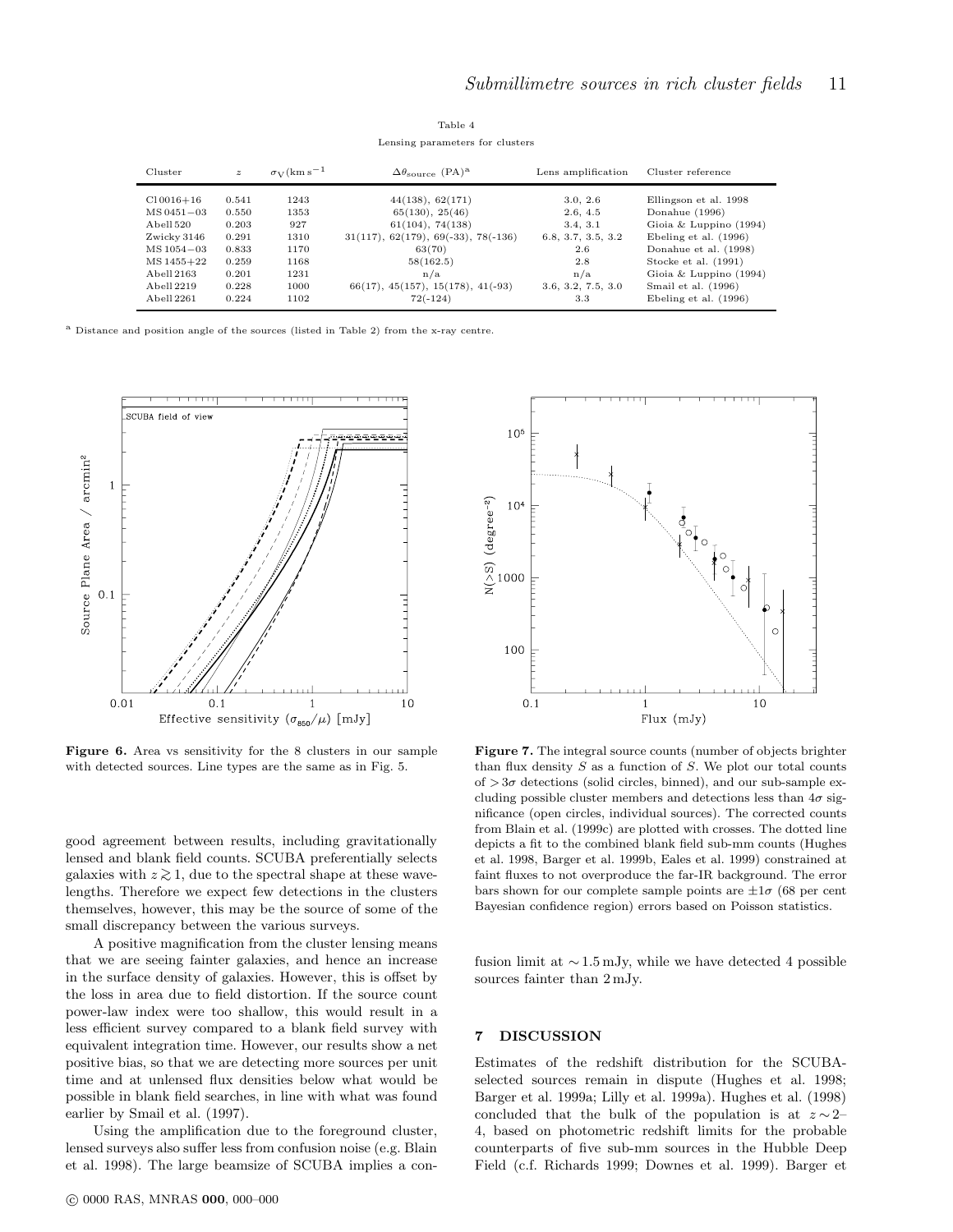al. (1999a) undertook a spectroscopic survey of the Smail et al. (1999) sub-mm sample and concluded that the median redshift was  $\sim$  1.5–2, with the bulk of the population having z ∼ 1–3. Lilly et al. (1999a) used archival spectroscopy and broad-band photometry of sub-mm sources from the Eales et al. (1999) survey to conclude that the population spans  $z = 0.1-3$ , with a third at  $z < 1$ . Given the relatively small number statistics and the very real possibility of some misidentifications, it is unclear whether there is any genuine disagreement.

However, use of the Carilli & Yun  $(CY - 2000)$  relation of radio/far-IR flux to predict the redshifts for a large sample of SCUBA sources (Smail et al. 2000), has suggested that the population may have a median value lying between  $z = 2.5$  and 3. This is consistent with our CY analysis using VLA maps, which result in a median value lying at  $z \gtrsim 2.0$ , although dependent on the dust temperature and emissivity adopted. Fig. 8 shows an estimate of the cumulative redshift distribution for our entire sample, derived from the CY relation using radio detections and lower limits. Also depicted are the cumulative redshift distributions for models formulated to fit the far-IR background, and various infrared counts, by Guiderdoni et al. (1998), and Blain et al. (1999b).

The archival radio maps for many of our cluster fields are not deep enough to put strong constraints on the redshift distribution of sub-mm sources, with few actual radio detections. Given that the derived redshifts are generally lower limits, it is difficult to presently discriminate between predictions for the redshift distribution from various models (e.g. Blain et al. (1999b) model Gaussian and modified Gaussian models (long and short dashes) or the Guiderdoni et al. (1998) model (dotted line)). However, the radio/far-IR correlation indicates that the bulk of the dust emission in the universe did not occur at redshifts much below  $z = 2$ . The true redshift distribution remains to be determined. Deep optical and near-IR imaging should also uncover these objects' optical properties, and resolve currently unanswered questions such as whether the galaxies would be detectable through their Lyman break (Chapman et al. 2000), or whether they have extremely red colours (Smail et al. 1999).

We can calculate lower limits to the far-IR background radiation intensities from measured flux densities of resolved  $4\sigma$  sources in our cluster fields. The contribution is the sum  $\Sigma(S/A)$ , where A is the area which has a sensitivity necessary to see a source of flux  $S$ , where lensing has been factored into the sum. We find  $9.1 \text{ Jy} \text{ deg}^{-2}$  averaged over all 9 fields. This corresponds to 20 per cent of the total FIRB at  $850 \,\mu m$ as measured by Fixsen et al. (1998):  $44 \text{ Jy deg}^{-2}$ . The accuracy of these estimates however depends on the lensing models and other details of the counts, together with the remaining uncertainty in the FIRB measurement as these wavelengths. If we take the simple power law model integrated up from 1 mJy, then the background is  $N_0\gamma/(\gamma-1)$ . Using our slope from Fig. 7 accounts for more than half of the background down to 1 mJy.

# 8 CONCLUSIONS

(i) We have detected 17 new sub-mm sources in the fields of 9 rich galaxy clusters. Comparison with VLA radio images



Figure 8. Cumulative redshift distribution estimated for our entire sample, derived from the CY relation using VLA data (solid line). Also shown are the cumulative redshift distributions for models formulated to fit the far-IR background, and various infrared counts, by Guiderdoni et al. (1998) – dotted line, Blain et al. (1999b) Gaussian model of luminosity evolution – long-dashed line, and Blain et al. (1999b) modified Gaussian model fit to the Barger et al. (1999a) redshift distribution – short-dashed line.

suggests that most of these are being lensed by the cluster mass, rather than being in the clusters themselves.

(ii) We see no strong evidence for cool dust emission around BCGs, which might be related to cooling flows.

(iii) Our sub-mm source counts are in reasonable agreement with existing sub-mm surveys, and extend the list of such sources available for follow up at other wavelengths.

(iv) The redshift distribution has been loosely constrained using the radio-far-IR correlation, and favours a relatively high redshift  $(z > 2)$  for the bulk of dust emission in the Universe.

#### ACKNOWLEDGEMENTS

This work was supported by the Natural Sciences and Engineering Research Council of Canada. The James Clerk Maxwell Telescope is operated by The Joint Astronomy Centre on behalf of the Particle Physics and Astronomy Research Council of the United Kingdom, the Netherlands Organisation for Scientific Research, and the National Research Council of Canada. We would like to acknowledge the staff at JCMT for facilitating these observations. The VLA is run by NRAO and is operated by Associated Universities Inc., under a cooperative agreement with the National Science Foundation.

#### REFERENCES

Allen S.W., Fabian A.C., Edge A.C., Böhringer H., White D.A., 1995, MNRAS, 275, 741